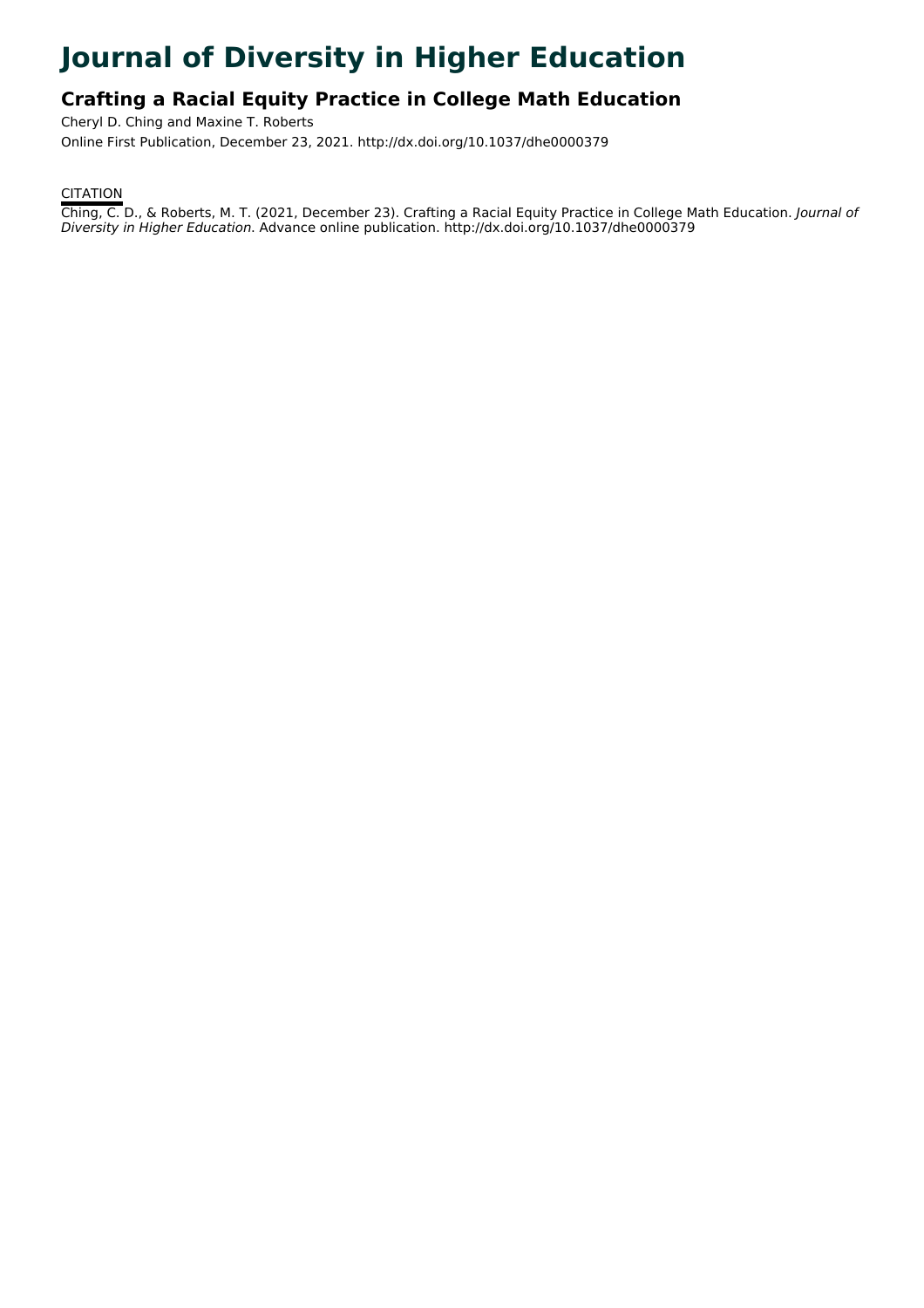

<https://doi.org/10.1037/dhe0000379>

# PRACTICE BRIEF

# Crafting a Racial Equity Practice in College Math Education

Cheryl D. Ching<sup>1</sup> and Maxine T. Roberts<sup>2</sup>

<sup>1</sup> College of Education and Human Development, University of Massachusetts Boston <sup>2</sup> Education Commission for the States, Strong Start to Finish, Denver, Colorado, United States

While assessment, curricular, and pedagogical reforms have improved overall success rates in college math courses, they have been less effective in closing racial equity gaps and fostering equitable classroom experiences for racially minoritized students. Following the insights of critical race math scholars, we argue that racial inequity persists because these reforms do not tackle the dominant instructional template that informs how many math faculty teach. We propose that racial equity requires a reconfiguration of practice involving (a) race-conscious sensemaking of teaching; (b) awareness of racial dynamics in math classrooms; and (c) a humanizing math pedagogy. We describe these three principles of a racial equity practice, along with the challenges that can arise when faculty confront complicity in producing racial inequity, attempt to undo practices serving them well, and wrestle with institutional factors that constrain change.

Keywords: racial equity, math education, faculty, pedagogy

For students seeking a college degree, completing a "gateway" math course—typically college algebra, precalculus, or statistics is required for graduation (Bragg, 2012; Logue, 2016). However, success in these courses has proven elusive for many, especially for Black and Latinx/a/o students. At community colleges, for example, where gateway math comprises a sizeable portion of course offerings (Bragg, 2012), the average completion rate within 1 year of entry is 5%; for Black students it is 3%, and for Latinx/a/o students, 4% (Complete College America, n. d.). Given these outcomes, policymakers, practitioners, and researchers have concluded that math is a "gatekeeper" (National Research Council, 2013), "the single biggest obstacle to retention and completion" (Kirwan, as cited in Logue, 2016), and "a burial ground for [students'] aspirations" (Cullinane & Treisman, 2010, p. 2). For decades, reforms have sought to improve (a) the assessment of college math readiness (Rodriguez et al., 2018); (b) the developmental math sequence that many students must traverse before getting to college math (Bailey et al., 2010); (c) the effectiveness and relevance of math curricula (Bragg, 2012; Logue, 2016); and (d) the participation of women and racially minoritized<sup>1</sup> students underrepresented in the discipline (National Research Council, 2013). Recent efforts have turned to what happens in the classroom, how teachers enact curricula and pedagogy, and how the classroom environment shapes the learning and experience of all students (Cox, 2015) and racially minoritized

students in particular (Levya et al., 2021; Roberts, 2020). Yet, while these reforms have improved overall success rates, racially unequal outcomes persist ([Brathwaite et al., 2020;](#page-4-0) Rodriguez et al., 2018).

In this brief, we draw on the scholarship of critical race scholars studying K-12 math education and racial equity scholars in higher education to explain why math faculty need to (a) locate the problem of and solution for racial inequity in their teaching, their classroom, and themselves, and (b) develop a racial equity "practice." We then present three principles that faculty can adopt to begin crafting their racial equity practice and show these principles in action with examples from community college math instructors who took part in a racial equity initiative focused on self-inquiry and change. This brief should be of value to math faculty, especially those at teaching-intensive institutions that enroll high numbers of minoritized students (e.g., community colleges, broad access baccalaureate institutions, Carnevale & Strohl, 2013). Department chairs and professional learning directors may also find our articulation of a racial equity practice useful for designing racial equity learning opportunities for math faculty.

### Why Center Race in Math Reform

Before crafting a racial equity practice, faculty need to first understand why race must be centered in math reform and how traditional ways of teaching math impact Black and Latinx/a/o students. According to critical race math scholars, the reforms noted above do little to address racial inequity (Gutiérrez, 2008; Martin, 2019). While they can help minoritized students do math better, they emphasize iterative change and do little to disrupt institutionalized beliefs of math as a racially, culturally, and politically neutral activity (Gutiérrez, 2008, 2018). Racial equity demands a raceconscious approach that (a) presses faculty to make sense of who they are, what they believe, and how they teach (Dowd & Bensimon, 2015; Rousseau & Tate, 2003); (b) uncovers the racial norms and

Cheryl D. Ching **D** <https://orcid.org/0000-0003-2911-870X>

The authors are grateful to the math faculty who participated in the REI for sharing their experiences; to the Bill & Melinda Gates Foundation for supporting our research with the faculty; and to CUE director Estela Mara Bensimon and equity coaches Debbie Hanson and James Gray for their leadership.

Correspondence concerning this article should be addressed to Cheryl D. Ching, College of Education and Human Development, University of Massachusetts Boston, Wheatley Hall, 100 Morrissey Boulevard, Boston, MA 02125, United States. Email: [cheryl.ching@umb.edu](mailto:cheryl.ching@umb.edu)

<sup>&</sup>lt;sup>1</sup> Our use of "minoritized" in the remainder of the brief, refers specifically to racially minoritized students unless indicated otherwise.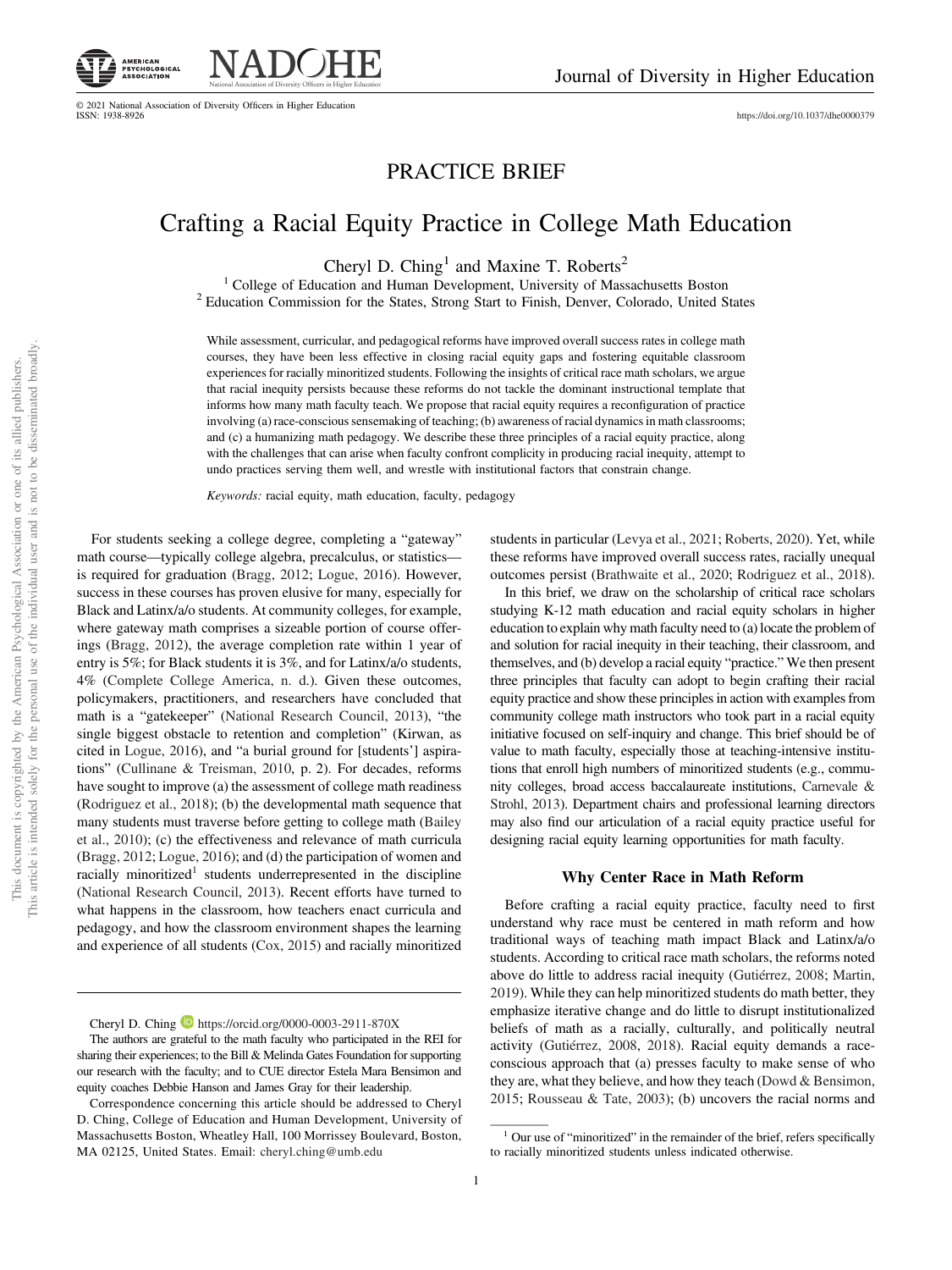logics of math education (Battey & Levya, 2016; Levya et al., 2021); and (c) advances a humanizing pedagogy in which minoritized students feel validated and cared for as learners and persons with complex lives (Acevedo-Gil et al., 2015; Aronson & Laughter, 2016; Gutiérrez, 2018; Joseph et al., 2019).

This is a tall ask for math faculty, many of whom were hired for their disciplinary credentials rather than teaching experience, student-centeredness [\(Flannigan et al., 2004\)](#page-5-0), and/or racial equity commitments (Liera & Ching, 2019). Disciplinary training premises learning and achievement on understanding math concepts, demonstrating understanding through solving problems of varying difficulty, and perhaps applying concepts to real-life scenarios (Martin, 2007). Teaching means presenting operations and procedures coherently, giving students opportunity to practice, and assessing learning at multiple points primarily through exams (Cox, 2015; Mesa et al., 2014). Standing at the board, faculty talk; facing the board, students speak when spoken to or when asked a question (Martin, 2007). In these "teacher-dominated," "sink-or-swim" (Martin, 2007, p. 19) classrooms, students are "passive spectators" (Mesa et al., 2014, p. 118) who are rarely encouraged to make meaning of math and whose smartness is based on whether they can solve problems quickly and accurately (Joseph et al., 2019; Levya et al., 2021). For students who need help, faculty hold office hours, recommend tutoring, and/or point to resources online (Schwartz, 2006). Race, if addressed, manifests when faculty share that math concepts are not exclusively Western constructions (e.g., Sumerians and Mayans independently developed the "zero") or feature mathematicians of color (Rosa et al., 2016). When final grades reveal low success rates, they think: Maybe students struggled with the material and with more time, they would get it; or, perhaps life issues precluded their full engagement; or, maybe their math skills were insufficient for course demands (Bustillos, 2006). And, if they note that Black and Brown students did not perform as well as white and East Asian students, they might conclude that the former did not work hard enough or cannot do math, perpetuating a belief in a "racial hierarchy of mathematical ability" (Martin, 2009, p. 297).

Organized around idealized notions of objectivity, meritocracy, rigor, color-blindness, and individualism, and expectations faculty hold about students' capabilities, this dominant instructional template impacts minoritized students' opportunity to learn—whether they are deemed capable of doing math, have positive math experiences, and are allowed to develop robust math identities (Battey & Levya, 2016; Levya et al., 2021; Martin, 2007, 2019). Faculty enacting this template dehumanize minoritized students by constraining their ability to perform in mathematics spaces (Gutiérrez, 2018), by attributing course outcomes to what they do or do not/can or cannot do, and by expecting them to succeed in an environment where negative stereotypes about their math knowledge and skills are pervasive (Martin, 2019; Shah, 2017). In addition, they downplay structural forces shaping success and failure and absolve their role in (not) fostering minoritized students' learning [\(Battey & Franke, 2015\)](#page-4-0).

#### How to Develop a Racial Equity Practice

This template is powerful because of its legitimacy—it is what teaching math is and how it should be done. The question is: How can faculty unlearn it and start to develop a racial equity practice? Researchers have found that racial equity initiatives (REI) that prioritize faculty self-reflection and change, ideally within a community of peers, are promising interventions [\(Battey &](#page-4-0) [Franke, 2015](#page-4-0); Bensimon & Malcom, 2012). Instead of prescribing "best practices" that have proven efficacious in other settings, these inquiry-based REIs frame racial equity as a practice where faculty (a) see racial inequity as a problem of teaching (and the beliefs and values undergirding it) and thus something over which they have control; (b) engage in iterative cycles of race-conscious learning and change to transform status quo approaches; and (c) not only work toward achieving racially equal course outcomes, but also creating spaces where minoritized students are affirmed and afforded opportunities to learn (Acevedo-Gil et al., 2015; Dowd & Bensimon, 2015). Further, since developing a racial equity practice is an individualized affair, there is no set mix of tools and strategies that will work for all faculty. For some, crafting math autobiographies are effective starting points for self-reflection (Kalinec-Craig & Bonner, 2016). Others find value in interrogating teaching artifacts like course syllabi (Ching, 2018) or examining outcomes data (Bauman, 2005).

Math faculty looking to craft a racial equity practice should thus be less concerned with which tools and strategies have worked for others. Rather, they must work toward enacting and embodying three principles: Race-conscious sensemaking of practice; seeing math classrooms as racialized spaces; and developing a humanizing pedagogy. We elaborate on these principles next and the challenges that can arise when faculty confront complicity in producing racial inequity, attempt to undo practices that have served them well, and wrestle with institutional factors that constrain change. Our empirical examples draw from the experiences of 13 math faculty at three community colleges who volunteered for an inquiry-based REI (Dowd & Bensimon, 2015) organized by the Center for Urban Education  $(CUE)<sup>2</sup>$  Most faculty identified as white. By the start of the REI, all had been teaching math for at least 10 years. While invested in pedagogical improvement (e.g., instructional technology, active learning strategies), only a few had previously done racial equity work. Over a 2-year period, they worked in campus-based teams, participated in workshops, and conducted inquiry into their teaching. Two CUE equity coaches supported the faculty's racial equity practice development, helping them to make sense of what they were learning, offering suggestions for next steps, and addressing points of resistance.

## Principle 1: Make Sense of Practice in Race-Conscious Ways

Since it is not the norm to consider race in math education, faculty beginning to develop their racial equity practice need to have foundational knowledge of racial equity. This includes concepts like "color-blindness," which is the logic that frames policies and practices as race-neutral despite having racially material effects (Battey & Levya, 2016), and "deficit-minded," which roots outcome inequity in perceived deficiencies of minoritized students rather than structural inequalities (Valencia, 1997). To activate these concepts and not leave them in the abstract, faculty should apply them to their teaching, as one participant in the REI did with "color-blindness." "Color-blindness" helped surface his belief that delivering math content, grading fairly, and having office hours worked well for all students. It gave him language to describe his pedagogy prior to the REI, to see the "faultiness" of a race-neutral approach for

<sup>&</sup>lt;sup>2</sup> A fuller description of the REI, including its design, can be found in Center for Urban Education (2020).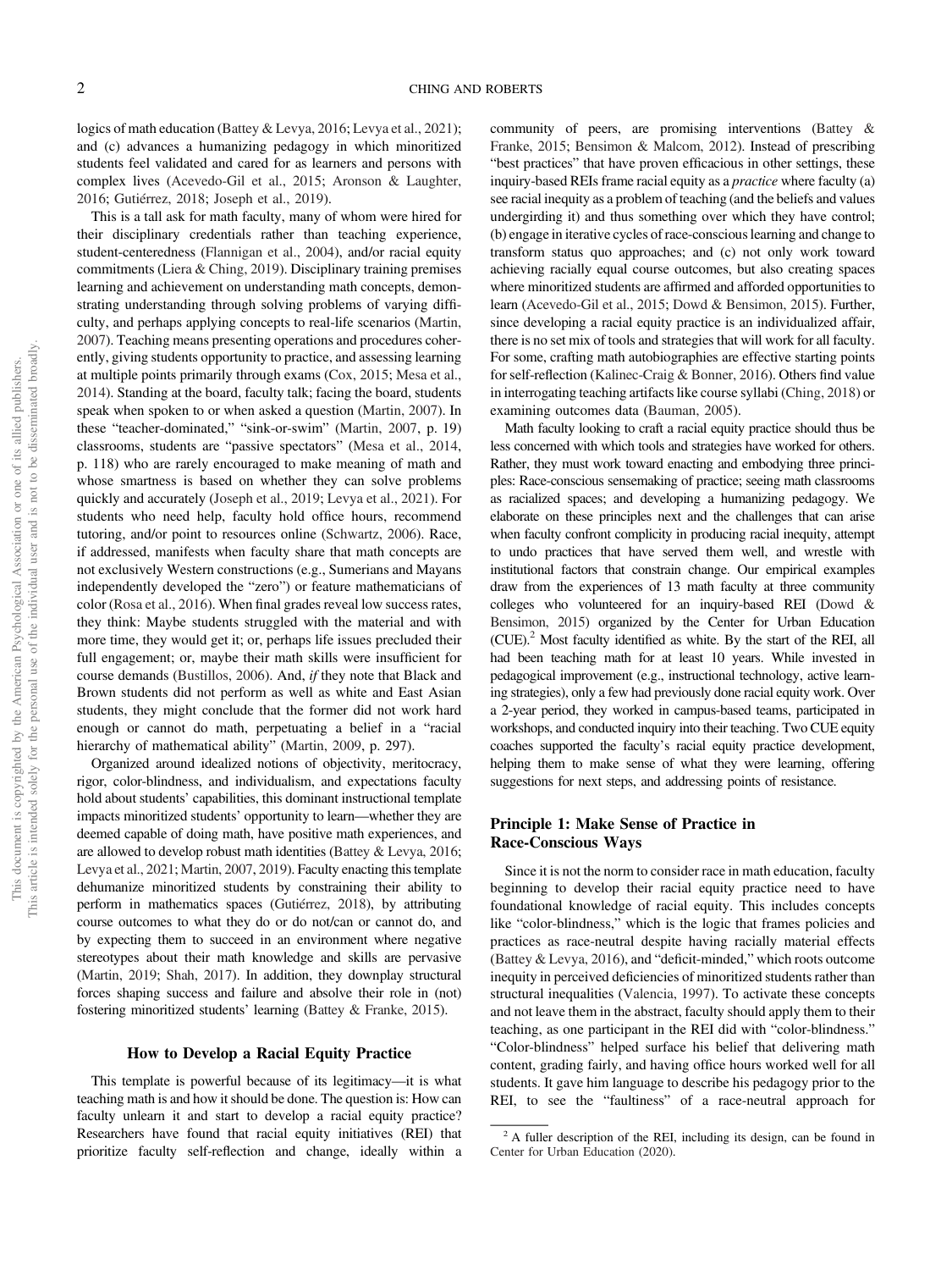minoritized students, and to realize that teaching is not simply about grading and treating students fairly, but about making student attrition his problem to address. He now pays attention to the demographics in his classroom and who is/is not participating and coming to office hours. Recognizing that he engaged minoritized students less, he reorganized classroom seating from rows to "pods" of four to six students so he could circulate and check in with them during class.

Faculty can also use data disaggregated by race/ethnicity to foster a racial equity practice, provided that the data are close to practice (Dowd et al., 2018) and they engage in critical analysis (Bauman, 2005). While institutional outcomes data like graduation and retention rates are relevant, they are too far removed from faculty's classrooms, everyday practice, and locus of control. Department and especially course-level data are more useful in making the problem of racial inequity and possibility of racial equity real (Dowd et al., 2018). For one REI participant, comparing her disaggregated course enrollment and success rates with the department average shattered the impression that most of her students passed with As and Bs: Not only were her pass rates lower than the departmental average, she lost students, many Latinx/a/o, throughout the semester; only those who were doing well remained. Still unclear about what to do, it was not until she mapped student attendance, grades, homework due dates, and exam days that she saw patterns by race/ethnicity in how students progressed in the course. This even finer-grained disaggregation helped her see that the strategy of fewer homework deadlines and pairing them with quiz dates was not working. She believed this scheme gave students time to practice and seek support if needed; students, however, completed homework and quizzes at the same time, and likely entered the quiz not as prepared. With a wellintended approach causing more harm than help, she increased the frequency of homework due dates. Important to note is that along with using data close to practice, this instructor engaged in critical analysis that resisted deficit explanations. Instead of blaming students for not completing homework ahead of quizzes, she asked what she is (not) doing to serve minoritized students well—a question that prompted the action of changing homework due dates.

#### Principle 2: See Math Classrooms as Racialized Spaces

For minoritized students, classroom engagement involves much more than learning math concepts, studying, and taking tests; they are working in "highly racialized domains" (Shah, 2017, p. 32) where their progress depends on interactions with faculty and peers (McGee & Martin, 2011; Roberts, 2020). Each engagement influences how they view themselves as math learners, their outcomes, and whether they continue their math education (Larnell, 2016). Faculty who believe that math is a raceless discipline and math classrooms are raceless learning spaces can harm and marginalize minoritized students through microaggressions, stereotyping, and implicit biases (Martin, 2019; McGee & Martin, 2011), and through supposedly "fair" practices like calling on the first person who raises their hand (Joseph et al., 2019; Levya et al., 2021). Particularly when those students are white, it can signal to minoritized students that white students have innate math intelligence and that faculty value their knowledge (Shah, 2017).

Faculty must learn to see math classrooms as racialized spaces where racial dynamics are at play, not just between themselves and students but also between students. Peer classroom observations

using structured observation protocols that draw attention to student participation by race/ethnicity, who instructors engage, and how they facilitate student engagement, distribute power and knowledge, communicate who and what matters, etc., can move faculty from viewing "classroom participation in general terms" to "noticing for equity" (Reinholz & Shah, 2018; [van Es et al., 2017](#page-5-0), p. 254). One REI instructor who initially resisted the idea that math classrooms are racialized spaces said that observing a peer's classroom with these questions in mind was "transformative." Now, she cannot walk the hallway or be in class without noticing what students are doing and who is doing what. For another, receiving peer observation feedback helped him see that he gravitates toward students he deems "pleasant," allows these students to be the "voice of the class," and measures "class progress based on those individuals." Rarely were these students Black or Latinx/a/o, who often sat in the back and whom he ignored, assuming they were not paying attention. This feedback worked like a mirror, reflecting what was not apparent to him. It heightened his awareness of racial dynamics and pushed him to proactively engage minoritized students. In this case, observation feedback was met positively. Compared to K-12, classroom observations are less common in higher education, and when faculty are observed, protocols are not typically designed to identify racial dynamics and how instructor actions may contribute to those dynamics (Gleason & Cofer, 2014). Receiving feedback can thus be challenging, especially for faculty who believe their approach is fair and effective. As with analyzing disaggregated data, faculty need to be open to the feedback, to be vulnerable rather than defensive, and to focus on what they can do to curb racialization in their classrooms.

### Principle 3: Develop a Humanizing Math Pedagogy

Finally, faculty must develop a humanizing math pedagogy in which they are decentered and minoritized students are centered in the learning process (Joseph et al., 2019). In this pedagogy, learning is a two-way street in which the power for constructing math knowledge is shared between faculty and minoritized students, and faculty encourage students to make sense of math concepts in their own way. Faculty should prioritize relationship- and trustbuilding, and approach minoritized students as complex persons who must navigate oppressive systems to build their own expansive futures (Gutiérrez, 2018; Tuck, 2009). With a humanizing pedagogy, learning and success depend on minoritized students feeling validated and cared for, experiencing satisfaction and belonging, and knowing that their voice matters in the classroom (Acevedo-Gil et al., 2015; Joseph et al., 2019).

Returning to the participant for whom "color-blindness" was a location for self-reflection, the path toward a more humanizing practice started with recognizing disparities in who comes to his office hours and participates in class, and with admitting that his belief that all students should be treated the same contributes to these disparities. He realized that he could not assume that all students who need help will come to office hours and that getting to know minoritized students was a prerequisite to becoming a better instructor for them. To address the latter, he developed a first-day questionnaire that asked students about their goals, major, and experience with math. This enabled him to see them not just as students, but as individuals with hopes and dreams (Acevedo-Gil et al., 2015). He reviewed the responses before each class until he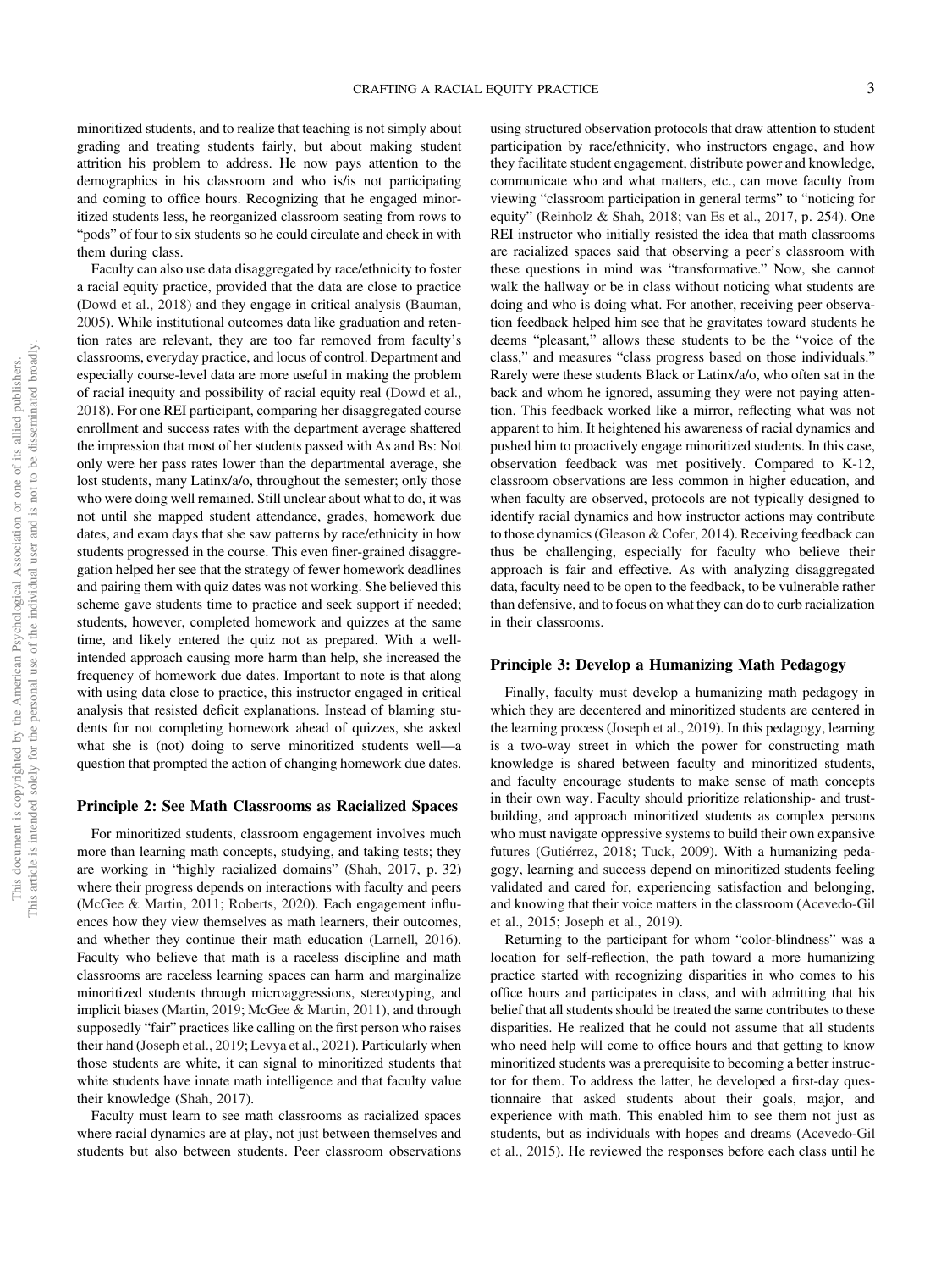<span id="page-4-0"></span>knew the information intimately and was able to use what students shared to personalize his interactions.

Faculty can also enact a humanizing pedagogy through culturally relevant assignments that give minoritized students opportunities to draw on their personal backgrounds to do math (Aronson & Laughter, 2016). For example, an assignment in one faculty's math education course required students to create a game that they would share with others during a "game night." A Latina student created a version of the Mexican game lotería with cards written in Spanish and directions in Spanish and English. While other students developed games based on what they played as children (e.g., Jenga), this was the first time a student did not base their project on a traditional American game. The instructor found this significant because he was becoming "much more aware of racial dynamics" in math. That this was an assignment for a math education class could give instructors who teach sequential math courses like algebra or calculus the impression that it is not something they could easily implement. Indeed, having to cover a lot of content so students are adequately prepared for the next course in the sequence is a constraint and this constraint can discourage assignments that do not follow the typical mode. Yet, as much as learning math rules, operations, and procedures is imperative for students' subsequent course success, racial equity is about creating opportunities for math to impact minoritized students' lives, families, and communities—for math to be defined on their terms (Gutiérrez, 2008). Faculty with a humanizing math pedagogy do not just help students become math proficient, but offer a more expansive view of math, and empower students to approach it on their own terms and to use math in ways that advance their goals and desires.

### Conclusion

Racial inequity in student outcomes and experiences persists because most reforms do not tackle what occurs inside the classroom nor do they interrupt the dominant instructional template that undergirds the teaching of many math faculty. Racial equity demands a practice premised on (a) race-conscious sensemaking of teaching; (b) seeing racial dynamics in math classrooms; and (c) having a humanizing math pedagogy. The potential of this approach is buoyed by data showing that most REI faculty saw improved course completion rates for Black and Latinx/a/o students (Center for Urban Education, 2020). This is just a start, however. A racial equity practice is an ongoing endeavor that relies on faculty's unwavering commitment to "do the good," to reflect on what it means to be a "good" math teacher and what "good" math teaching is, and to evolve based on what works for minoritized students (Bensimon & Malcom, 2012, p. 3; Gutiérrez, 2018). As Gutiérrez (2018) reminds us, math is a human construction that was made by people and can thus be remade. While many minoritized students are subjected to dehumanizing math classrooms that kill their aspirations (Cullinane & Treisman, 2010) and where racial inequities and dominant racial and gender logics are maintained (Levya et al., 2021; Martin, 2009; Roberts, 2020), math education does not need to be this way. It is just as possible for classrooms to be sites of true learning, where minoritized students experience "connection, joy, and belonging," (Gutiérrez, 2018, p. 4), feel seen, are cared for, and are treated with dignity (Joseph et al., 2019). Math faculty can do their part to make the latter a reality by crafting a racial equity practice.

### References

- Acevedo-Gil, N., Santos, R. E., Alonso, L., & Solorzano, D. G. (2015). Latina/ os in community college developmental education: Increasing moments of academic and interpersonal validation. Journal of Hispanic Higher Education, 14(2), 101–127. <https://doi.org/10.1177/1538192715572893>
- Aronson, B., & Laughter, J. (2016). The theory and practice of culturally relevant education: A synthesis of research across content areas. Review of Educational Research, 86(1), 163–206. [https://doi.org/10.3102/](https://doi.org/10.3102/0034654315582066) [0034654315582066](https://doi.org/10.3102/0034654315582066)
- Bailey, T., Jeong, D. W., & Cho, S.-W. (2010). Referral, enrollment, and completion in developmental education sequences in community colleges. Economics of Education Review, 29(2), 255–270. [https://doi.org/10.1016/](https://doi.org/10.1016/j.econedurev.2009.09.002) [j.econedurev.2009.09.002](https://doi.org/10.1016/j.econedurev.2009.09.002)
- Battey, D., & Franke, M. (2015). Integrating professional development on mathematics and equity: Countering deficit views of students of color. Education and Urban Society, 47(4), 433–462. [https://doi.org/10.1177/](https://doi.org/10.1177/0013124513497788) [0013124513497788](https://doi.org/10.1177/0013124513497788)
- Battey, D., & Levya, L. (2016). A framework for understanding whiteness in mathematics education. Journal of Urban Mathematics Education, 9(2), 49–80. <https://doi.org/10.21423/jume-v9i2a294>
- Bauman, G. L. (2005). Promoting organizational learning in higher education to achieve equity in educational outcomes. New Directions for Higher Education, 2005(131), 23–35. <https://doi.org/10.1002/he.184>
- Bensimon, E. M., & Malcom, L. (Eds.). (2012). Confronting equity issues on campus: Implementing the equity scorecard in theory and practice. Stylus.
- Bragg, D. D. (2012). Two-year college mathematics and student progression in STEM programs of study. In Community colleges in the evolving STEM education landscape: Summary of a summit (pp. 81–105). National Academies Press.
- Brathwaite, J., Fay, M. P., & Moussa, A. (2020). Improving developmental and college-level mathematics: Prominent reforms and the need to address equity. [https://ccrc.tc.columbia.edu/publications/improving-deve](https://ccrc.tc.columbia.edu/publications/improving-developmental-college-level-mathematics.html) [lopmental-college-level-mathematics.html](https://ccrc.tc.columbia.edu/publications/improving-developmental-college-level-mathematics.html)
- Bustillos, L. T. (2006). Changing faculty members' beliefs about remedial mathematics students: A collaborative inquiry approach. (Publication No. 3261848) [Doctoral dissertation, University of Southern California]. ProQuest Dissertations Publishing.
- Carnevale, A., & Strohl, J. (2013). Separate & unequal: How higher education reinforces the intergenerational reproduction of white racial privilege. Center on Education and the Workforce, Georgetown University.
- Center for Urban Education. (2020). Building equity-mindedness in math faculty: How CUE supported math faculty along a multi-year journey toward equity-mindedness and improved student outcomes for minoritized students. <https://www.cue-tools.usc.edu/case-study-colorado>
- Ching, C. D. (2018). Confronting the equity "learning problem" through practitioner inquiry. The Review of Higher Education, 41(3), 387–421. <https://doi.org/10.1353/rhe.2018.0013>
- Complete College America. (n. d.). Math pathways. [https://completecollege](https://completecollege.org/strategy/math-pathways) [.org/strategy/math-pathways](https://completecollege.org/strategy/math-pathways)
- Cox, R. D. (2015). "You've got to learn the rules": A classroom-level look at low pass rates in developmental math. Community College Review, 43(3), 264–286. <https://doi.org/10.1177/0091552115576566>
- Cullinane, J., & Treisman, P. U. (2010). Improving developmental mathematics education in community colleges: A prospectus and early progress report on the statway initiative. National Center for Postsecondary Research. [https://](https://files.eric.ed.gov/fulltext/ED533871.pdf)fi[les.eric.ed.gov/fulltext/ED533871.pdf](https://files.eric.ed.gov/fulltext/ED533871.pdf)
- Dowd, A. C., & Bensimon, E. M. (2015). Engaging the "race question": Accountability and equity in U.S. higher education. Teachers College Press.
- Dowd, A. C., Witham, K., Hanson, D., Ching, C. D., Liera, R., & Castro, M. F. (2018). Bringing accountability to life: How savvy data users find the "actionable N" to improve equity and sustainability in higher education. [https://www.acenet.edu/Documents/Viewpoints-Bringing-Accountability](https://www.acenet.edu/Documents/Viewpoints-Bringing-Accountability-to-Life.pdf)[to-Life.pdf](https://www.acenet.edu/Documents/Viewpoints-Bringing-Accountability-to-Life.pdf)